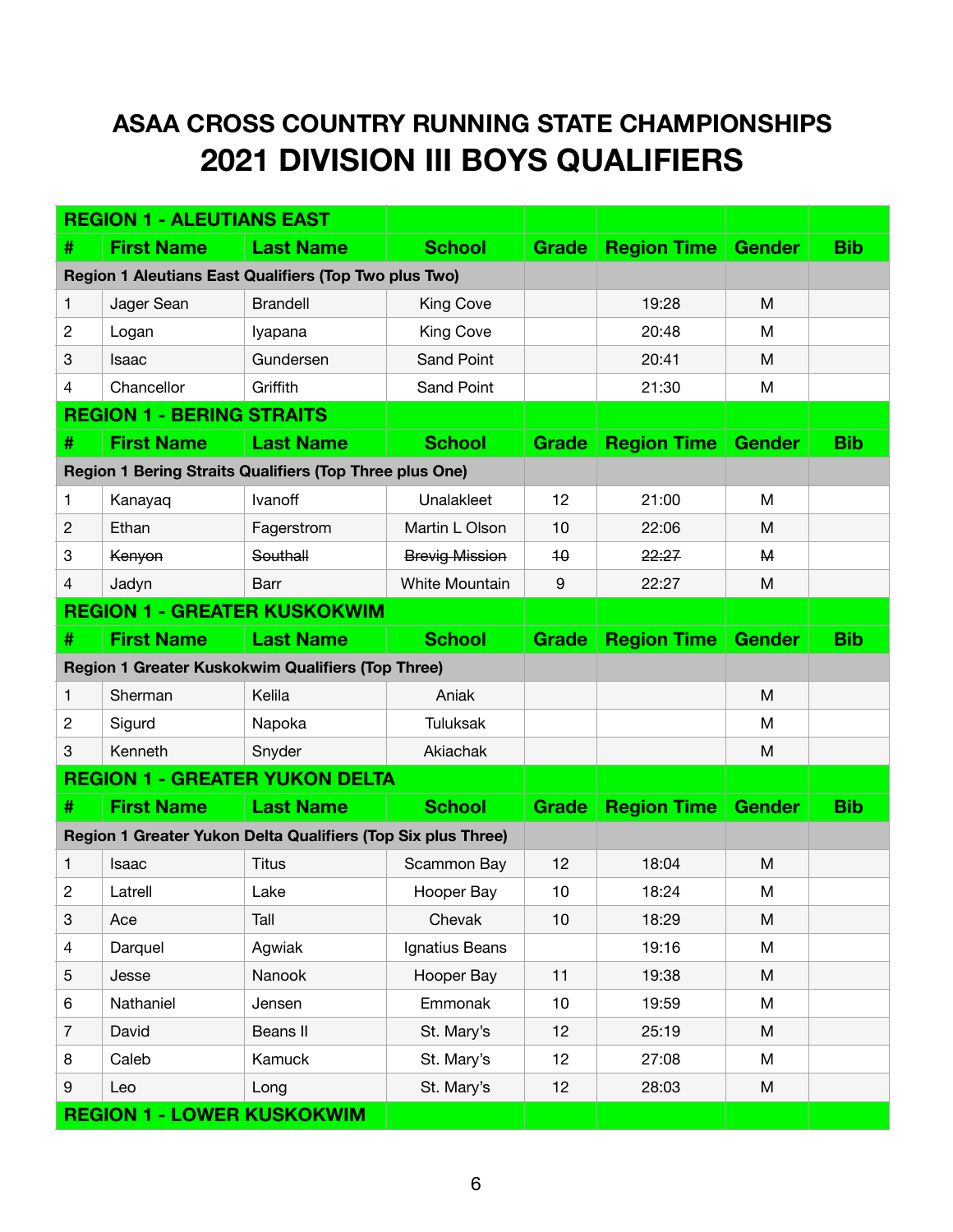| #                                                      | <b>First Name</b>                                       | <b>Last Name</b> | <b>School</b>          | <b>Grade</b>     | <b>Region Time</b> | <b>Gender</b> | <b>Bib</b> |
|--------------------------------------------------------|---------------------------------------------------------|------------------|------------------------|------------------|--------------------|---------------|------------|
|                                                        | <b>Region 1 Lower Kuskokwim Qualifiers (Top Five)</b>   |                  |                        |                  |                    |               |            |
| 1                                                      | Matthew                                                 | Panruk II        | Chaputnguak            |                  |                    | M             |            |
| $\overline{c}$                                         | Sean                                                    | Lupie            | Kongiganak             |                  |                    | M             |            |
| 3                                                      | Raymond                                                 | Chanar           | Nelson Island          |                  |                    | M             |            |
| 4                                                      | Felton                                                  | Albert           | Nelson Island          |                  |                    | M             |            |
| 5                                                      | Brayden                                                 | Abraham          | Chaputnguak            |                  |                    | M             |            |
|                                                        | <b>REGION 1 - NORTH SLOPE</b>                           |                  |                        |                  |                    |               |            |
| #                                                      | <b>First Name</b>                                       | <b>Last Name</b> | <b>School</b>          | <b>Grade</b>     | <b>Region Time</b> | <b>Gender</b> | <b>Bib</b> |
|                                                        | <b>Region 1 North Slope Qualifiers (Top Seven)</b>      |                  |                        |                  |                    |               |            |
| 1                                                      | John                                                    | <b>Tikluk</b>    | <b>Harold Kavelook</b> | 12               | 33:06              | M             |            |
| $\overline{c}$                                         | Edwin                                                   | Solomon          | <b>Harold Kavelook</b> | 10               | 40:56              | м             |            |
| 3                                                      |                                                         |                  |                        |                  |                    |               |            |
| 4                                                      |                                                         |                  |                        |                  |                    |               |            |
| 5                                                      |                                                         |                  |                        |                  |                    |               |            |
| 6                                                      |                                                         |                  |                        |                  |                    |               |            |
| 7                                                      |                                                         |                  |                        |                  |                    |               |            |
| <b>REGION 1 - NORTHWEST ARCTIC</b>                     |                                                         |                  |                        |                  |                    |               |            |
| #                                                      | <b>First Name</b>                                       | <b>Last Name</b> | <b>School</b>          | <b>Grade</b>     | <b>Region Time</b> | <b>Gender</b> | <b>Bib</b> |
|                                                        | <b>Region 1 NorthWest Arctic Qualifiers (Top Three)</b> |                  |                        |                  |                    |               |            |
| $\mathbf{1}$                                           | <b>Bryant</b>                                           | Sun              | Shungnak               | 12               | 19:51              | M             |            |
| 2                                                      | Austin                                                  | Hadley           | <b>Buckland</b>        | $\overline{10}$  | 20:10              | $\mathbf{M}$  |            |
| 3                                                      | Alec                                                    | <b>Mills</b>     | Kiana                  | 9                | 20:57              | M             |            |
|                                                        | <b>REGION 1 - SOCKEYE</b>                               |                  |                        |                  |                    |               |            |
| #                                                      | <b>First Name</b>                                       | <b>Last Name</b> | <b>School</b>          | <b>Grade</b>     | <b>Region Time</b> | <b>Gender</b> | <b>Bib</b> |
|                                                        | <b>Region 1 Sockeye Qualifiers (Top Four plus One)</b>  |                  |                        |                  |                    |               |            |
| $\mathbf{1}$                                           | Daniel                                                  | Wardell          | Tanalian               | 11               | 17:41              | M             |            |
| $\overline{c}$                                         | Smitka                                                  | <b>Delkittie</b> | <b>Kokhanok</b>        | 11               | 19:19              | M             |            |
| 3                                                      | Keilan                                                  | Wassillie        | Igiugig                | 10               | 19:57              | M             |            |
| 4                                                      | Rayden                                                  | Woods            | Kokhanok               | 9                | 21:21              | M             |            |
| 5                                                      | Pete                                                    | Hill             | <b>Bristol Bay</b>     | 11               | 21:08              | M             |            |
|                                                        | <b>REGION 1 - SOUTHWEST</b>                             |                  |                        |                  |                    |               |            |
| #                                                      | <b>First Name</b>                                       | <b>Last Name</b> | <b>School</b>          | <b>Grade</b>     | <b>Region Time</b> | <b>Gender</b> | <b>Bib</b> |
| Region 1 Southwest Qualifiers (Top Team plus Top Five) |                                                         |                  |                        |                  |                    |               |            |
| $\mathbf{1}$                                           | Demetry                                                 | Hoseth           | Dillingham             | 12               | 18:34              | M             |            |
| $\overline{c}$                                         | Graelin                                                 | Chaney           | Dillingham             | $\boldsymbol{9}$ | 20:21              | M             |            |
| 3                                                      | Ty                                                      | Kolbe            | Dillingham             | 9                | 20:55              | M             |            |
| 4                                                      | Zachary                                                 | Kolbe            | Dillingham             | 12               | 21:08              | M             |            |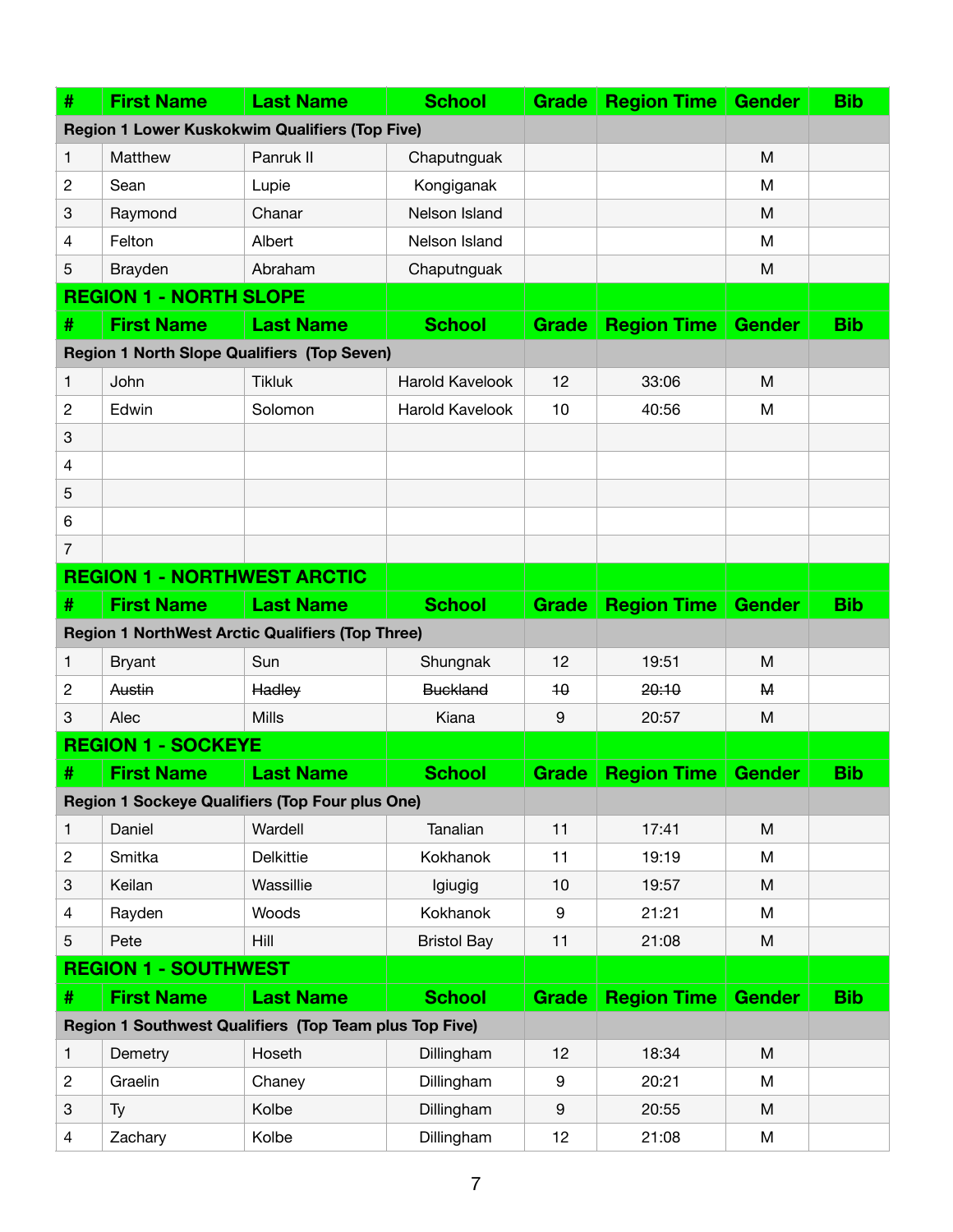| 5               | Ethan                                    | Jenkins          | Dillingham    | 11               | 21:57              | M             |            |
|-----------------|------------------------------------------|------------------|---------------|------------------|--------------------|---------------|------------|
| 6               | Hugh                                     | Reynolds         | Dillingham    | $\boldsymbol{9}$ | 22:36              | M             |            |
| $\overline{7}$  | Evan                                     | Neketa III       | Dillingham    | $\boldsymbol{9}$ | 24:07              | M             |            |
|                 | <b>REGION 1 - UNALASKA</b>               |                  |               |                  |                    |               |            |
| #               | <b>First Name</b>                        | <b>Last Name</b> | <b>School</b> | <b>Grade</b>     | <b>Region Time</b> | <b>Gender</b> | <b>Bib</b> |
| <b>Region 1</b> |                                          |                  |               |                  |                    |               |            |
| $\mathbf{1}$    | Herwin                                   | Riodil           | Unalaska      | 12               | 18:20              | M             |            |
| $\overline{c}$  | <b>Nic</b>                               | Kitsyk           | Unalaska      | 9                | 20:00              | M             |            |
| 3               | Eldred                                   | Paradeza         | Unalaska      | 11               | 21:02              | M             |            |
| 4               | KC                                       | Balbarino        | Unalaska      | 11               | 21:34              | M             |            |
| 5               | Jesus                                    | Acosta Chan      | Unalaska      | $\boldsymbol{9}$ | 21:42              | M             |            |
| 6               | Charlie                                  | Moyer            | Unalaska      | 11               | 21:43              | M             |            |
| $\overline{7}$  |                                          |                  |               |                  |                    |               |            |
|                 | <b>REGION 2</b>                          |                  |               |                  |                    |               |            |
| #               | <b>First Name</b>                        | <b>Last Name</b> | <b>School</b> | <b>Grade</b>     | <b>Region Time</b> | <b>Gender</b> | <b>Bib</b> |
| Regio           |                                          |                  |               |                  |                    |               |            |
| $\mathbf{1}$    | Ki'naatsu                                | Alexander        | Fort Yukon    | 10               | 23:00              | M             |            |
| $\mathbf{2}$    | <b>Blake</b>                             | Carroll          | Fort Yukon    | 12               | 28:44              | M             |            |
| 3               | Ayden                                    | Alexander        | Fort Yukon    | $\boldsymbol{9}$ | 30:38              | M             |            |
| 4               | River                                    | Peter            | Fort Yukon    | 10               | 31:34              | M             |            |
| 5               | Ryan                                     | Strom            | Fort Yukon    | $\boldsymbol{9}$ | 35:06              | M             |            |
| 6               |                                          |                  |               |                  |                    |               |            |
| $\overline{7}$  |                                          |                  |               |                  |                    |               |            |
|                 | <b>Region 2 Runner Up</b>                |                  |               |                  |                    |               |            |
| 1               |                                          |                  |               |                  |                    |               |            |
| $\mathbf{2}$    |                                          |                  |               |                  |                    |               |            |
| 3               |                                          |                  |               |                  |                    |               |            |
| 4               |                                          |                  |               |                  |                    |               |            |
| 5               |                                          |                  |               |                  |                    |               |            |
| 6               |                                          |                  |               |                  |                    |               |            |
| $\overline{7}$  |                                          |                  |               |                  |                    |               |            |
|                 | <b>Region 2 Other Top Ten Qualifiers</b> |                  |               |                  |                    |               |            |
| $\mathbf{1}$    | Justin                                   | Trail            | Nikolaevsk    | 12               | 19:06              | M             |            |
| $\overline{c}$  | Nathaneal                                | Severs           | Glennallen    |                  | 20:46              | M             |            |
| 3               | Kyler                                    | Kangas           | Effie Kokrine | 11               | 21:42              | M             |            |
| 4               | Jeri                                     | Dan              | Nenana        | 12               | 21:44              | M             |            |
| 5               | Jordan                                   | Korth            | Glennallen    | 12               | 23:04              | M             |            |
| $\,6$           | Trevor                                   | Dolge            | Kenny Lake    | 11               | 24:08              | M             |            |